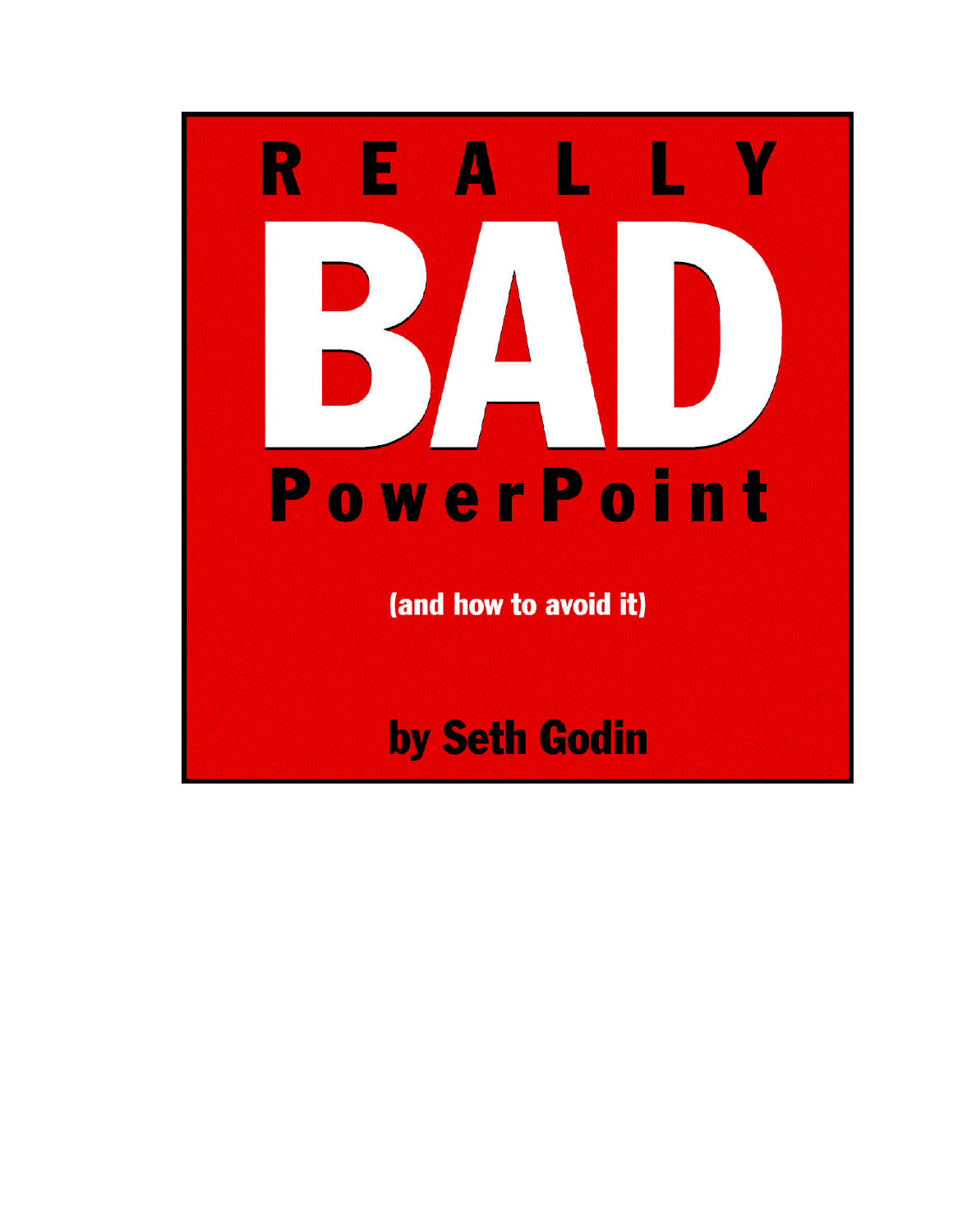

*Yes, it's bad on purpose. Sheesh.*

Feel free to print this out and share it. The file isn't copy-protected, so you [are able to share the di](http://www.amazon.com/exec/obidos/ASIN/B00005R2F7/permissionmarket/)gital version, but if you buy this from Amazon by clicking here, 100% of my share of the proceeds will be donated directly to charity, so please do.

This book is a companion to the much longer and more detailed *The Big Red Fez.* [Click here for](http://www.amazon.com/exec/obidos/ASIN/0743227905/permissionmarket/) more on this bestselling e-book on web design.

You can get all sorts of information on other Do You Zoom products [\(including free books, free newsletters, new books, old books, etc.](http://www.sethgodin.com)) by clicking here. Or visit http://www.sethgodin.com.

And you can tell a friend about this produ[ct by clicking here. Thank](mailto:yourfriend@isp.com?subject=great ebook to check out! &body=you can find it at http://www.amazon.com/exec/obidos/ASIN/B00005R2F7)s for your support.

©2001, Do You Zoom, Inc.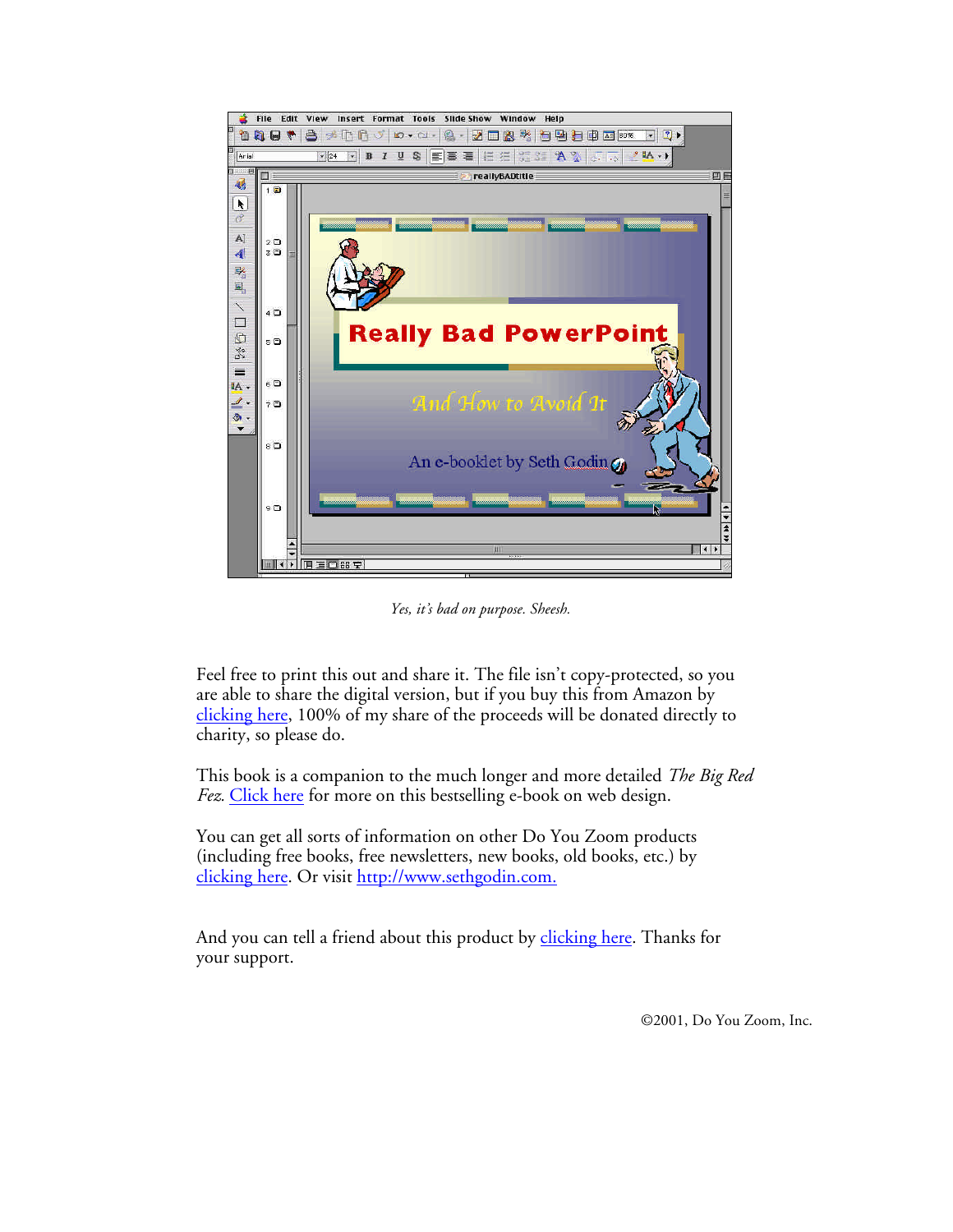#### **Why Are Your PowerPoints So Bad? (Hint: it's not your fault)**

What would we do without Microsoft PowerPoint? How would we communicate with each other?

PowerPoint was developed by engineers as a tool to help them communicate with the marketing department—and vice versa. The programmers behind PowerPoint saw it as a clever hack—a way to save time and money instead of creating slides the old fashioned way. Once unleashed, though, PowerPoint took on a life of its own.

It's a remarkable tool because it allows very dense verbal communication. Yes, you can send a memo, but no one reads anymore. As our companies are getting faster and faster, we need a way to communicate ideas from one group to another. Enter PowerPoint.

PowerPoint could be the most powerful tool on your computer. *But it's not.*

It's actually a dismal failure. Almost every PowerPoint presentation sucks rotten eggs. And much of the fault lies with Microsoft.

Microsoft has built wizards and templates right into PowerPoint. And those "helpful" tools are the main reason that we've got to live with page after page of bullets, with big headlines and awful backgrounds. Let's not even get started on the built-in clip art.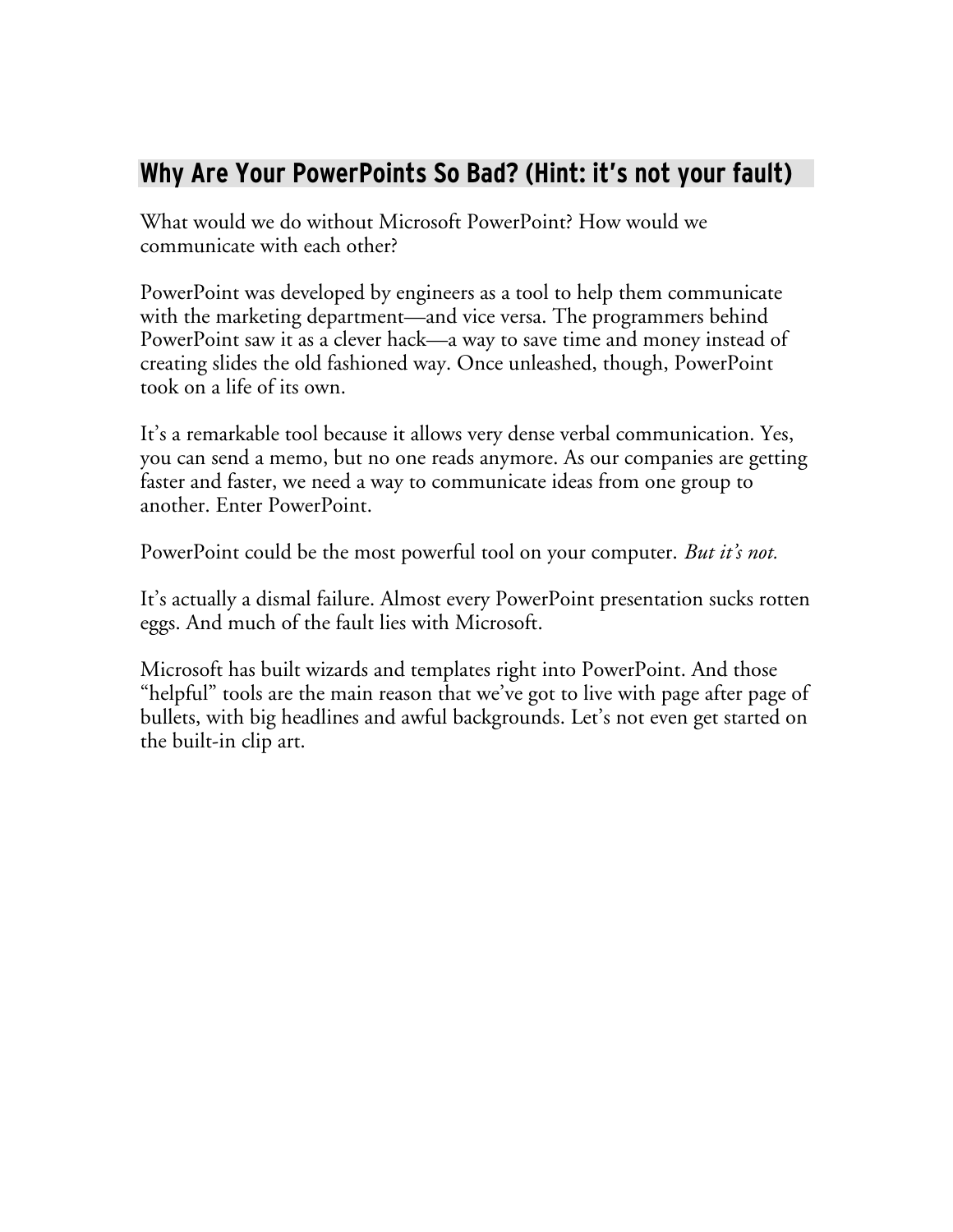

I am not making this up! When I set out to write this piece, I worried that I might not be able to find sufficiently bad stuff—I<br>figured that people would hide it. Amazingly, I found this slide and the next one built in to PowerPoint. These are supposed to be the good examples!

#### **Competitive Analysis**

- Competitors
	- (You may want to allocate one slide per competitor)
- Strengths
	- Your strengths relative to competitors
- Weaknesses
	- Your weaknesses relative to competitor

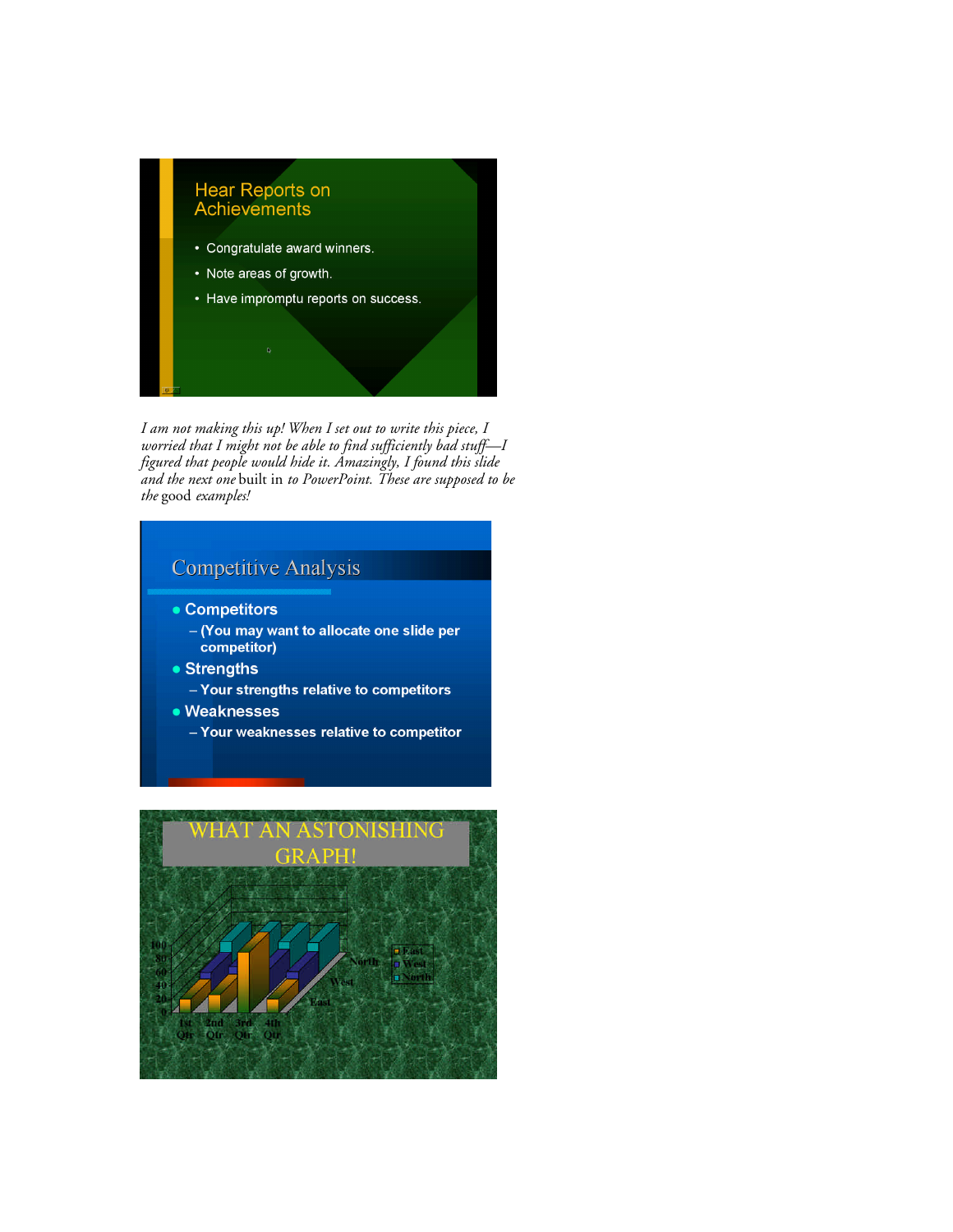## **This Is Not "Communicating"**

That's the magic word. The purpose of PowerPoint is to communicate with your audience. Unfortunately, rather than communicating, PowerPoint is used to accomplish three things, none of which leads to a good presentation.

The first thing that most people use PowerPoint for is a teleprompter! Think of all the presentations you've been to where the presenter actually *reads* the slides. Did your audience really have to come all this way to a meeting to listen to you read the slides? Why not just send them over?

The second task is to provide a written, cover-your-ass record of what was presented. By handing out the slides after the meeting (or worse, before), the presenter is avoiding the job of writing a formal report, and is making sure that she can point to the implicit approval she earned at the meeting.

The third task is to make it easier for your audience to remember everything you said. Sort of like reading your slides, but better. After all, if you read your slides, and then give the audience a verbatim transcript of what you read, what could be wrong with that?

#### **Communication Is The Transfer Of Emotion**

If all you want to do is create a file of facts and figures, then cancel the meeting and send in a report. Do it in PowerPoint if you want, but it's not a presentation, it's a report. It will contain whatever you write down, but don't imagine for a second that you're powerfully communicating any ideas. Communication is about getting others to adopt your point of view, to help them understand why you're excited (or sad, or optimistic or whatever else you are.) Unless you're an amazing writer, it's awfully hard to do that in a report.

The three tasks that most people set out for a PowerPoint are in direct conflict with what a great presentation should do. Our brains have two sides. The right side is emotional, musical and moody. The left side is focused on dexterity, facts and hard data.

When you show up to give a presentation, people want to use both parts of their brain. So they use the right side to judge the way you talk, the way you dress and your body language. Often, people come to a conclusion about your presentation by the time you're on the second slide. After that, it's often too late for your bullet points to do you much good.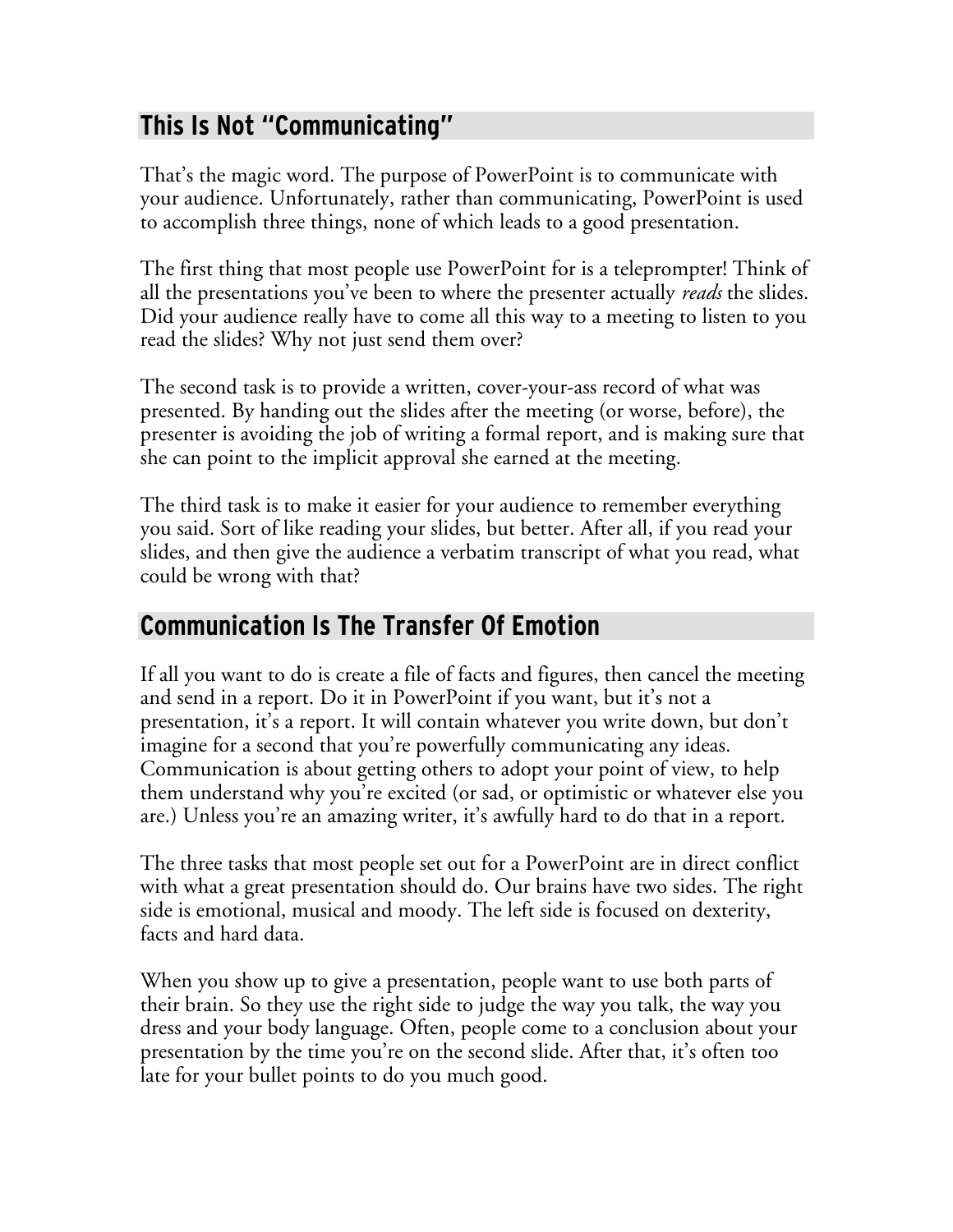You can wreck a communication process with lousy logic or unsupported facts, but you can't complete it without emotion. Logic is not enough. If all it took was logic, no one would smoke cigarettes. No one would be afraid to fly on airplanes. And every smart proposal would be adopted. No, you don't win with logic. Logic is essential, but without emotion, you're not playing with a full deck.

PowerPoint presents an amazing opportunity. You can use the screen to talk emotionally to the audience's right brain (through their eyes), and your words can go through the audience's ears to talk to their left brain.

That's what Stephen Spielberg does. It seems to work for him.

# **It's Selling**

If everyone in the room agreed with you, you wouldn't need a presentation, would you? You could save a lot of time by printing out a one-page project report and delivering it to each person. No, the reason we do presentations is to make a point, to sell one or more ideas.

But selling is hard. Most people don't even like to admit that they're selling. So, instead of taking a chance and *trying* to sell people in a presentation, we make our presentations boring. What a waste.

If you believe in your idea, sell it. Make your point as hard as you can and get what you came for. Your audience will thank you for it, because deep down, we all want to be sold.

## **Four Components To A Great Presentation**

First, make yourself cue cards. This feature should be built in to PowerPoint, but it's not. You should be able to see your cue cards on your laptop's screen while your audience sees your slides on the wall. Alas. In the meantime, you'll just have to resort to writing them down the old-fashioned way.

Now, you can use the cue cards you made to make sure you're saying what you came to say.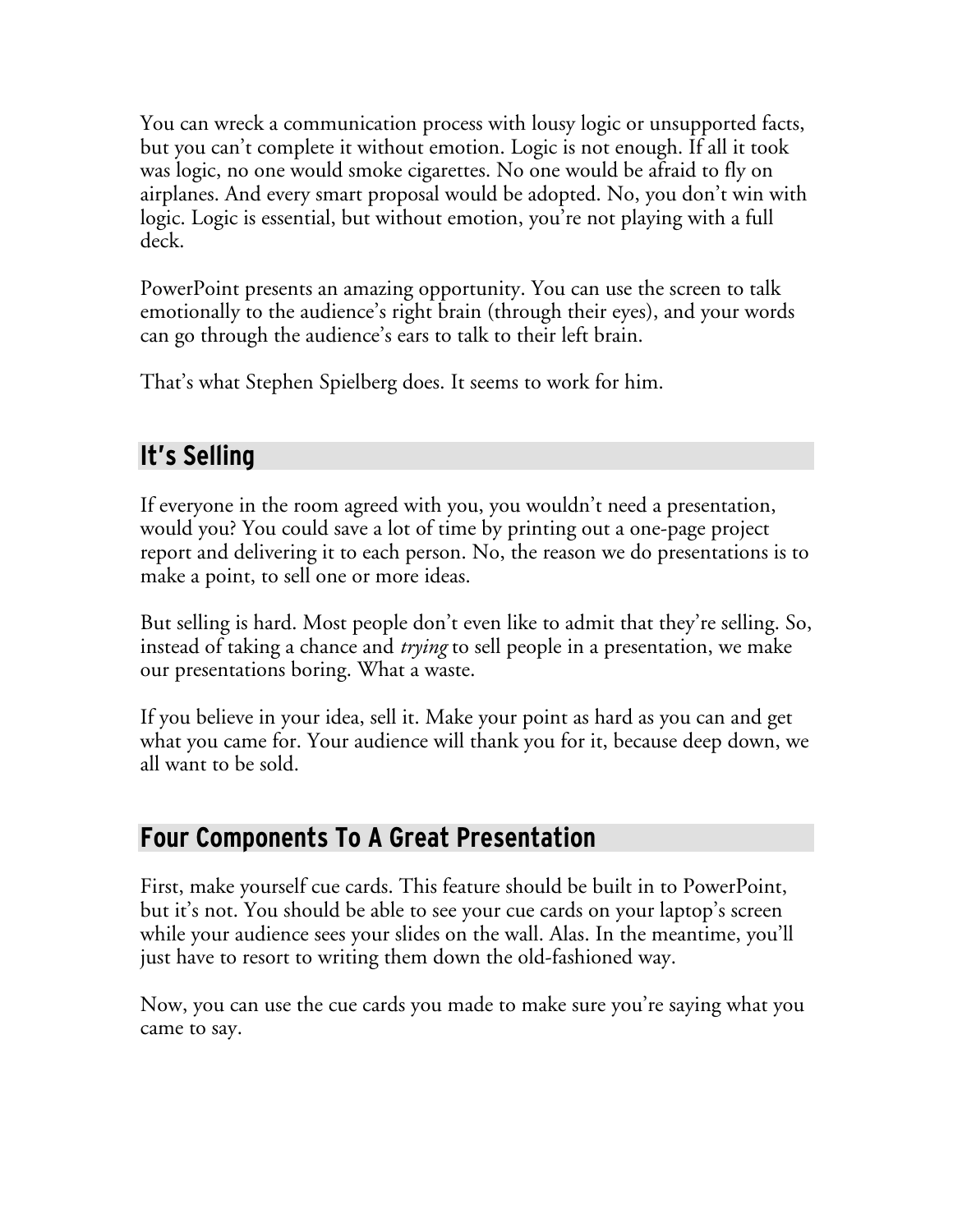Second, make slides that *reinforce* your words, not repeat them. Create slides that demonstrate, with emotional proof, that what you're saying is *true* not just accurate.

Talking about pollution in Houston? Instead of giving me four bullet points of EPA data, why not show me a photo of a bunch of dead birds, some smog and even a diseased lung? Amazingly, it's more fun than doing it the old way. But it's effective communication.

Third, create a written document. A leave-behind. Put in as many footnotes or details as you like. Then, when you start your presentation, tell the audience that you're going to give them all the details of your presentation after it's over, and they don't have to write down everything you say.

IMPORTANT: Don't hand out the written stuff at the beginning. Don't! If you do, people will read the whole thing while you're talking and ignore you. Instead, your goal is to get them to sit back, trust you and take in the emotional and intellectual points of your presentation.

Fourth, create a feedback cycle. If your presentation is for a project approval, hand people a project approval form and get them to approve it, so there's no ambiguity at all about what you've just agreed to.

#### **So What's On Your Slides?**

Here are the five rules you need to remember to create amazing PowerPoint presentations:

- 1. No more than six words on a slide. EVER.
- 2. No cheesy images. Use professional images from corbis.com instead. They cost \$3 each, or a little more if they're for 'professional use'.
- 3. No dissolves, spins or other transitions. None.
- 4. Sound effects can be used a few times per presentation, but never (ever) use the sound effects that are built in to the program. Instead, rip sounds and music from CDs and leverage the Proustian effect this can have.
- 5. Don't hand out print-outs of your slides. They're emotional, and they won't work without you there. If someone wants your slides to show "the boss," tell them that the slides go if you go.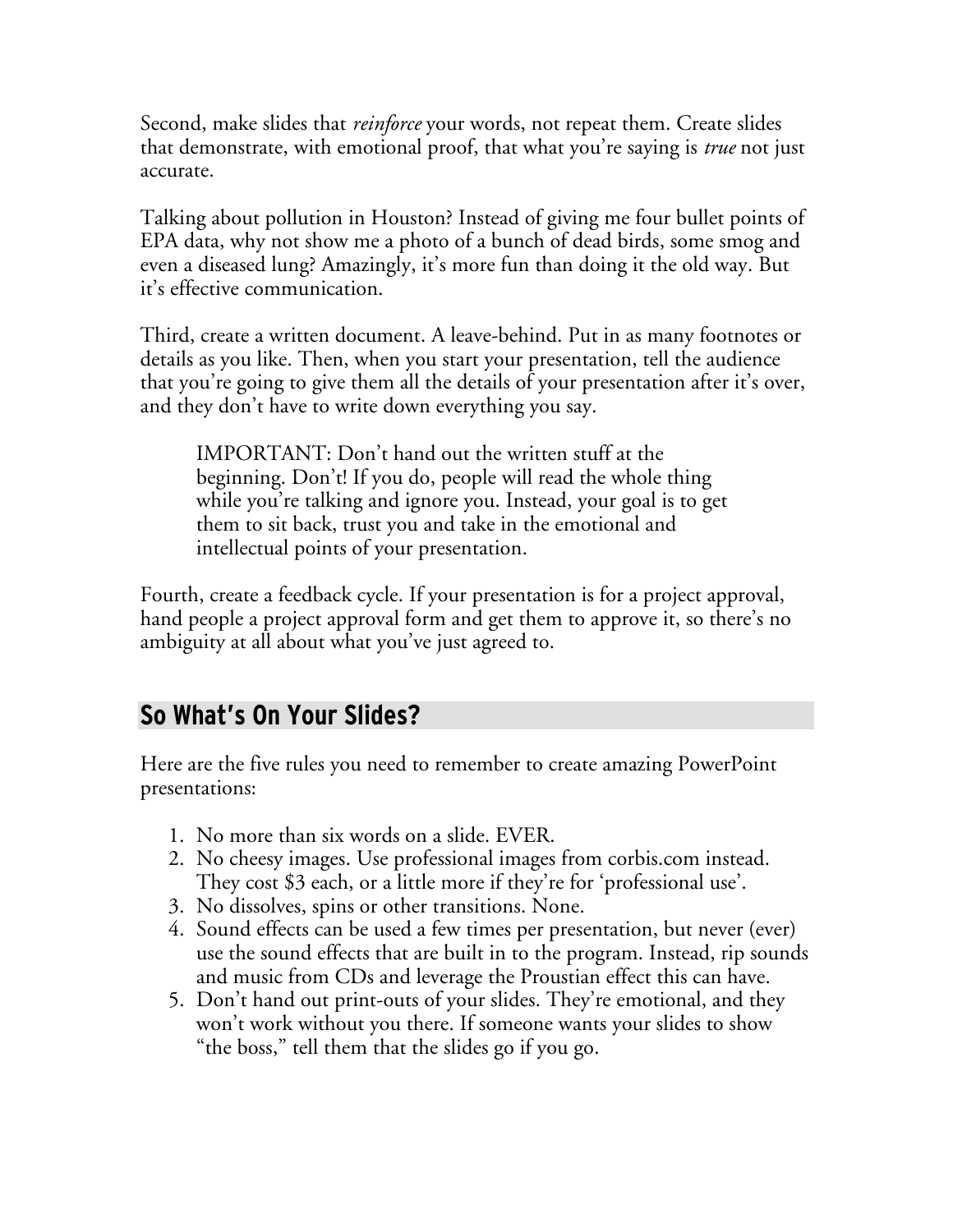The home run is easy to describe: You put up a slide. It triggers an emotional reaction in the audience. They sit up and want to know what you're going to say that fits in with that image. Then, if you do it right, every time they think of what you said, they'll see the image (and vice versa).

#### **Alas, This Is Harder Than What You Do Now**

But what you do now is lazy and ineffective. It bores people and doesn't communicate with them. Once you get the hang of this process, it's actually easier to make a great presentation. An audience that wants to hear what you have to say is more likely to listen, and you're more likely to get what you want. And isn't that the point?

What's really cool is the way you'll start making presentations in the future. Instead of making slides that follow your bullet points, you'll organize the presentation emotionally, letting the slides drive the process.

Remember that every slide doesn't have to stand on its own. You can use one slide to set up a point and then the next slide to bring it home.

## **A Few Examples To Get You Started**

Let's say you work for a non-profit and are doing a presentation for your backers at the United Way. You want more money for a program that helps aging Vietnam Vets get the social and mental therapy they need as they grow older.

In the old days, you'd start with a bar chart about the aging population and then five bullet points about how you'll approach the problem.

Instead, why not use this photo: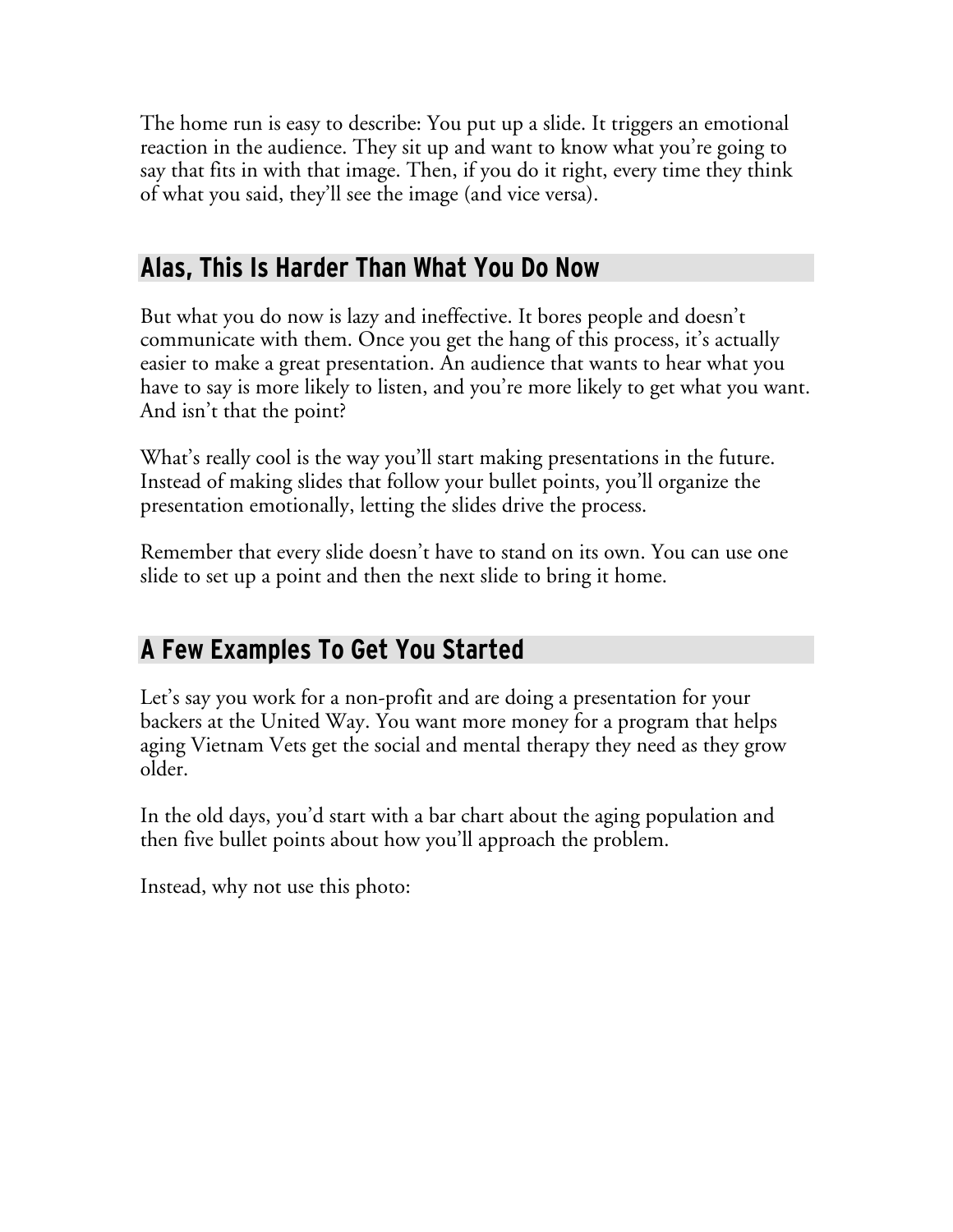

Then, while the audience gasps at the memories this image brings back, tell your story. Tell it the way you'd tell it to a colleague. Explain why you want to run this program and who it's going to help. And then refer your audience to the facts and figures you'll be happy to hand out in a few minutes. Show some digital snapshots of the people already in your program. Insert a few photos of graduates, now leading productive lives without your help…

Or, how about something a little simpler. You're trying to sell your boss on getting a budget to redesign your website. It seems that your competition is gaining market share because your site is so lame.

Instead of regaling her with statistics, *show her*. Do ten screen shots, one after another, demonstrating the process of buying stuff from your online store. Then show the three steps it takes your competitor's customers. It will only take you thirty seconds to step through the steps, but once you're done, you've established a real need in your audience. Show the problem and it's easier to sell the solution.